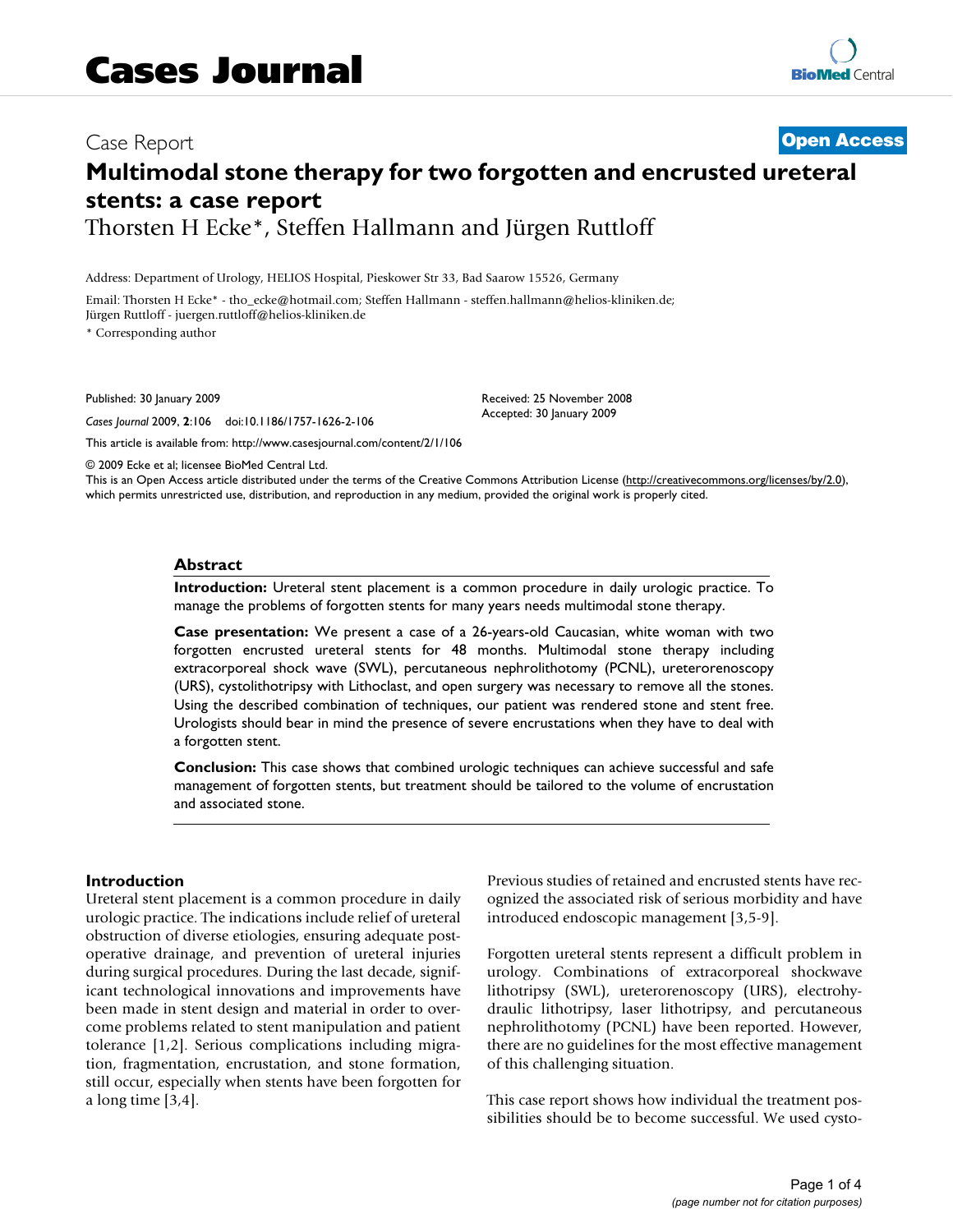lithotripsy, SWL, PCNL, URS, and open surgery to get the patient stone-free.

## **Case presentation**

A 26-years-old Caucasian, white woman was referred to our department of Urology to extract the former implanted ureteral stents. In reporting her history, the patient indicated that she got ureteral stents on both sides because of nephrolithiasis in June 2003. While hospital stay in April 2007 because of pregnancy the encrusted ureteral stents were found. The time of pregnancy and birth as well was without any complications. The attempt of transurethral extraction of the right ureteral stent was frustrating. The patient was reporting intermittent right flank pain.

The first presentation with the forgotten ureteral stents in our Department of Urology in June 2007 was 48 months after insertion, right one dislocated after frustrating attempt of extraction, left one with a partial staghorn calculus (figure 1). Preoperative investigations consisted of a hemogram, urine culture, serum biochemistry, abdominal ultrasonography, plain radiograph, and radionuclide renal scan. Stents were polyurethane Double-J stents. Patient anatomy, stent encrustration, and the complexity were evaluated by plain radiographs and kidney function test. The reason for stent retention was poor compliance. The kidney function test (clearance) shows a normal tubular function of 248 ml/min/1.73 m2 body surface without side difference, right side hydronephrosis. Serum creatinine level was 58 μmol/l, urine culture was negative. The treatment decision was based on the clinical presentation and image finding. In this case a combination of transurethral cystolithotripsy with Lithoclast for the bladder stone, open ureterolithotomy for the dislocated right ureteral stent, and PCNL, SWL and URS for the left encrusted ureteral stent was chosen.

First part of the treatment in July 2007 was transurethral disintegration of the bladder stone with the Lithoclast, abscission of the distal part of the ureteral stents at ostium level, and removal of the stones. Five days later an open ureterolithotomy for removal of the upper part of the right ureteral stent has been done. While this operation a new ureteral stent was inserted on the right side. Three months before this operation there was a frustrating attempt to remove this right stent. As it can be seen in figure 1 there is a big stone mass in the lower part of the ureter. While the transurethral operation a manipulation at the right ureteral stent was made without success as well. The whole mass of the stones and the lower part of the stents is shown in figure 2.

Second part of the treatment in September 2007 consists of PCNL and an antegrade change of the ureteral stent on



**Figure 1 Radiograph before therapy**.

the left side. PCNL was performed by only one puncture, after operation the middle and lower calyx were stone free.

Third part of the treatment in October 2007 with SWL for the left stones in the upper calyx has been done. After that URS on the left side with free ureter and extraction of both ureteral stents was performed.

Last part of the treatment in November 2007 was performed with PCNL on the left side, and SWL of the right side. After this treatment the patient was stone free (figure 3). The kidney function test (clearance) in January 2008 shows a normal tubular function of 264 ml/min/1.73 m<sup>2</sup> body surface without side difference, no hydronephrosis. IVU in this time shows a chronic dilated renal pelvis with a delayed flow. After a follow-up time of six months renal function remains equal and no new stone has been diagnosed.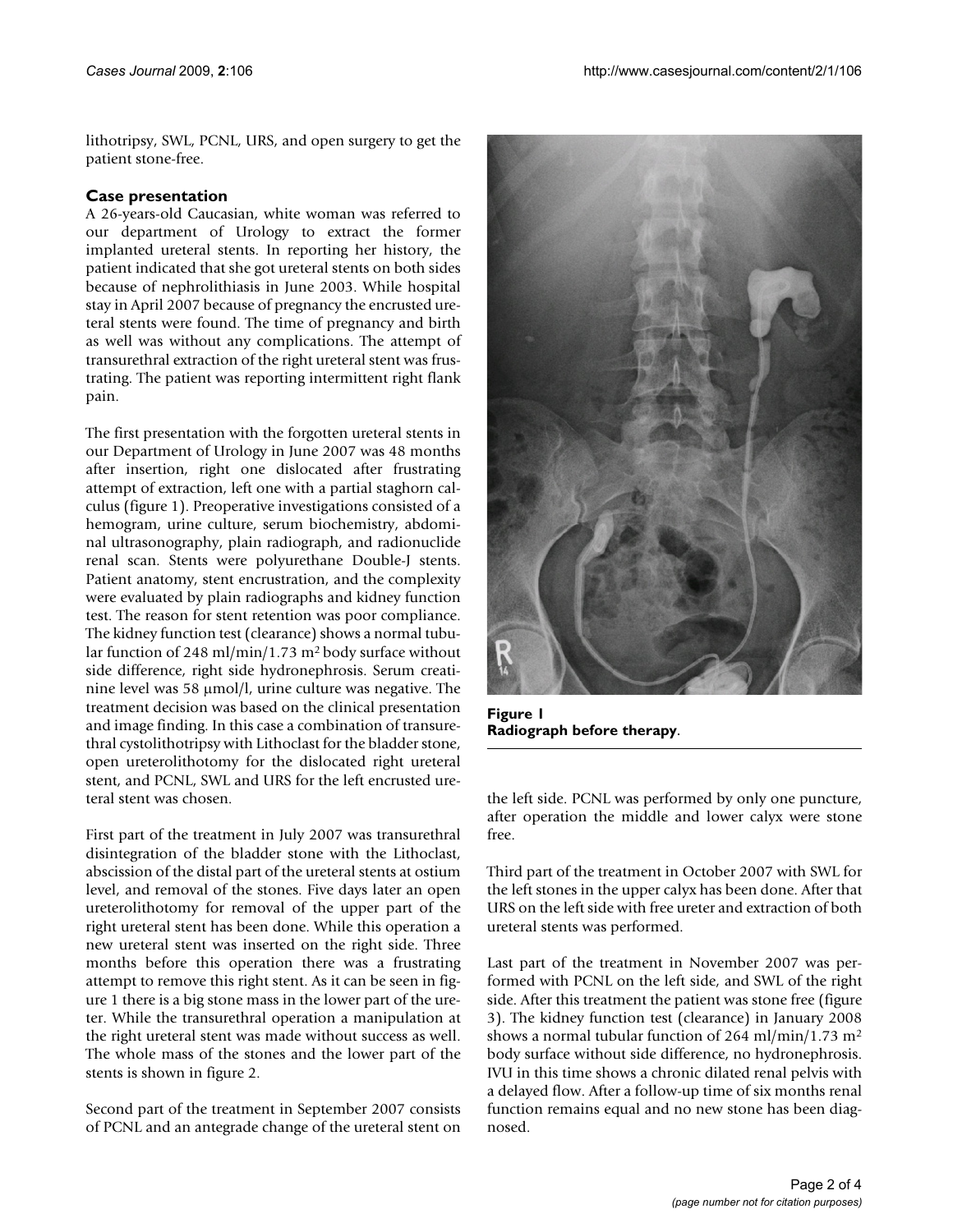

**Figure 2 Stone mass after Lithoclast and ureterolithotomy**.

# **Discussion**

Encrusted, retained stents represent a challenge for urologists and necessitate a multimodality endourologic approach. Few studies have introduced algorithms for the management of retained indwelling ureteral stents [7,8].



**Figure 3 Radiograph after therapy**.

Clearly, there is no consensus on which method is the best for managing forgotten stents efficiently. Our approach includes a thorough preoperative imaging evaluation to decide the treatment strategy. The size of the stone burden and the site of encrustation determine the specific endourologic approach. In any case, no significant force should be used to attempt stent removal. Our plan to remove first the distal part of the stone burden with Lithoclast, and in this special case with open ureterolithotomy of the right dislocated stent, then the partial staghorn calculus with PCNL, SWL, and URS is in agreement with previous reports [6,8].

PCNL was used for the stone-covered proximal end of the stent, it seemed reasonable to go first to the distal end, manage the stone burden including the remove of the lower curl, and facilitate PCNL with placing a ureteral access catheter.

SWL is indicated only for localized, low-volume encrustrations in kidneys that have reasonably good function to allow spontaneous clearance of fragments [7]. We think that a SWL is senseful only for stones left after a therapy with PCNL as it has been mentioned in other studies before [3,4].

Although endourology can provide all necessary solutions for the management of forgotten indwelling stents, the best treatment remains prevention. It has been reported that a period between 2 and 4 months can be considered optimal [6,8]. However, patients with recurrent encrustations on stents should have them changed earlier (every 6–8 weeks). On the other hand, poor compliance of the patients represents the main cause of a forgotten stent. Education of patients and explanation of the problems that a forgotten stent can cause may convince to comply.

# **Conclusion**

This case shows the catastrophic, but preventable, complication to forgotten ureteral stents and the multimodal option for managing this complex case. Urologists should bear in mind the presence of severe encrustations when they have to deal with a forgotten stent. Combined urologic techniques can achieve successful and safe management of forgotten stents, but treatment should be tailored to the volume of encrustation and associated stone.

# **Abbreviations**

SWL: extracorporeal shock wave; PCNL: percutaneous nephrolithotomy; URS: ureterorenoscopy; IVU: intravenous urography.

# **Consent**

Written informed consent was obtained from the patient for publication of this case report and accompanying